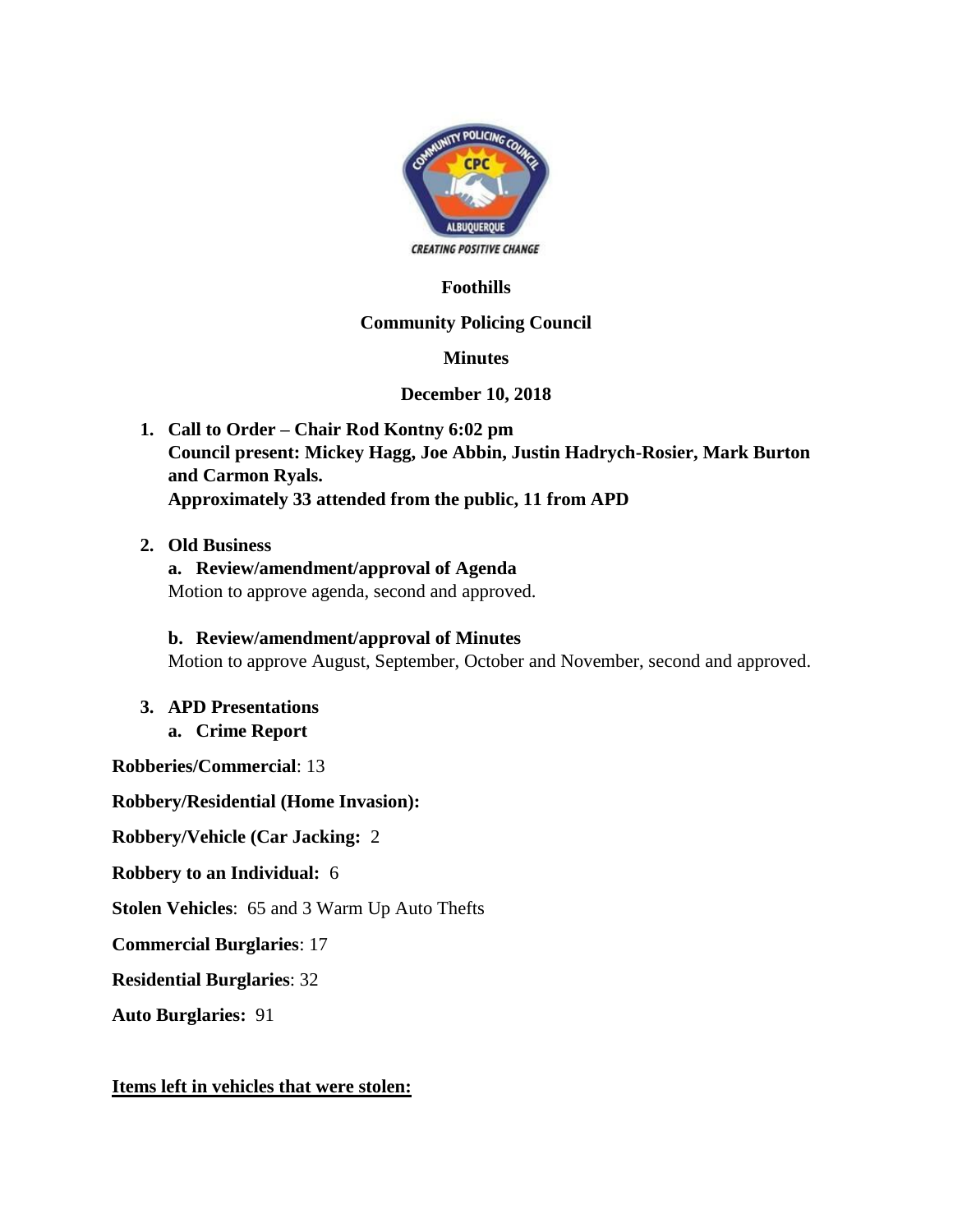- 9 MM handgun stolen from vehicle left unlocked for 3 days.
- Two guns stolen from vehicle parked at a fitness center.
- Vehicle registrations/insurance, credit cards, IDs, contractor's license, military IDs, Social Security cards, vehicle title, handicap placard, checks/checkbooks, personal documents.
- Cell phones, cell phone chargers, Beats headphones and multiple headphones, Bluetooth, laptops, iPod, computer.
- Coach handbag, Louis Vuitton handbag and wallet, leather Michel Kors handbag, 'flashy' gold purse and wallet, back packs, several wallets and purses, gym bags, two briefcases.
- $\bullet$  \$1.00 cash; \$100.00 cash, \$2.00 cash.
- Toys, coolers, CPAP machine, multiple suitcases, CDs and DVDs, 2 large boxes of work documents including identification documents, medical equipment, and batteries.
- Vehicle battery, fuses, filters, a headlight, large piece of machinery, \$680 drill set and tool box left on the back seat, speakers, vehicle seat and seat covers, headliner, large amount of various tools from multiple vehicles, converters. Tire gauge and a wrench.
- Hunting bow, mountain biking gear.
- Unloaded handgun taken from a residence

## **4. Presentation – Guest Speaker: APD Chief of Police, Michael Geier on Monitors 8th Progress Report on CASA**

- We had to come up with a philosophy in where we want to go, and how we want the department "to illuminate a path forward so that we can ignite transformation".
- We can only get through this together.
- Our top priorities were/ are crime, recruitment and retention, community policing and CASA.
- Community Policing We have to work with each community to identify barriers to safe neighborhoods and agree to solutions. Most issues started in 2014; APD had great relationship with neighborhood associations. Community policing is based on three principles; developing partnerships, and taking that problem and reassessing to see if it working and transforming APD to these. People coming into academy are now required to do community-policing events. From the beginning, we are setting a standard for them. This current class will be the first to receive an award to the cadets who do community policing the best. Every officer has now been assigned a block captain for the year to develop that relationship with the block. Next year the officers will be assigned two blocks. That relationship will create that trust with the community and APD. Every Lt is now given a sector, who has 24/7 responsibility for any issues of crimes that happen in that sector. Examples of community partnerships: Commander Olvera (NW) met with a business owner and they worked together to identify problems.
- $\bullet$  CASA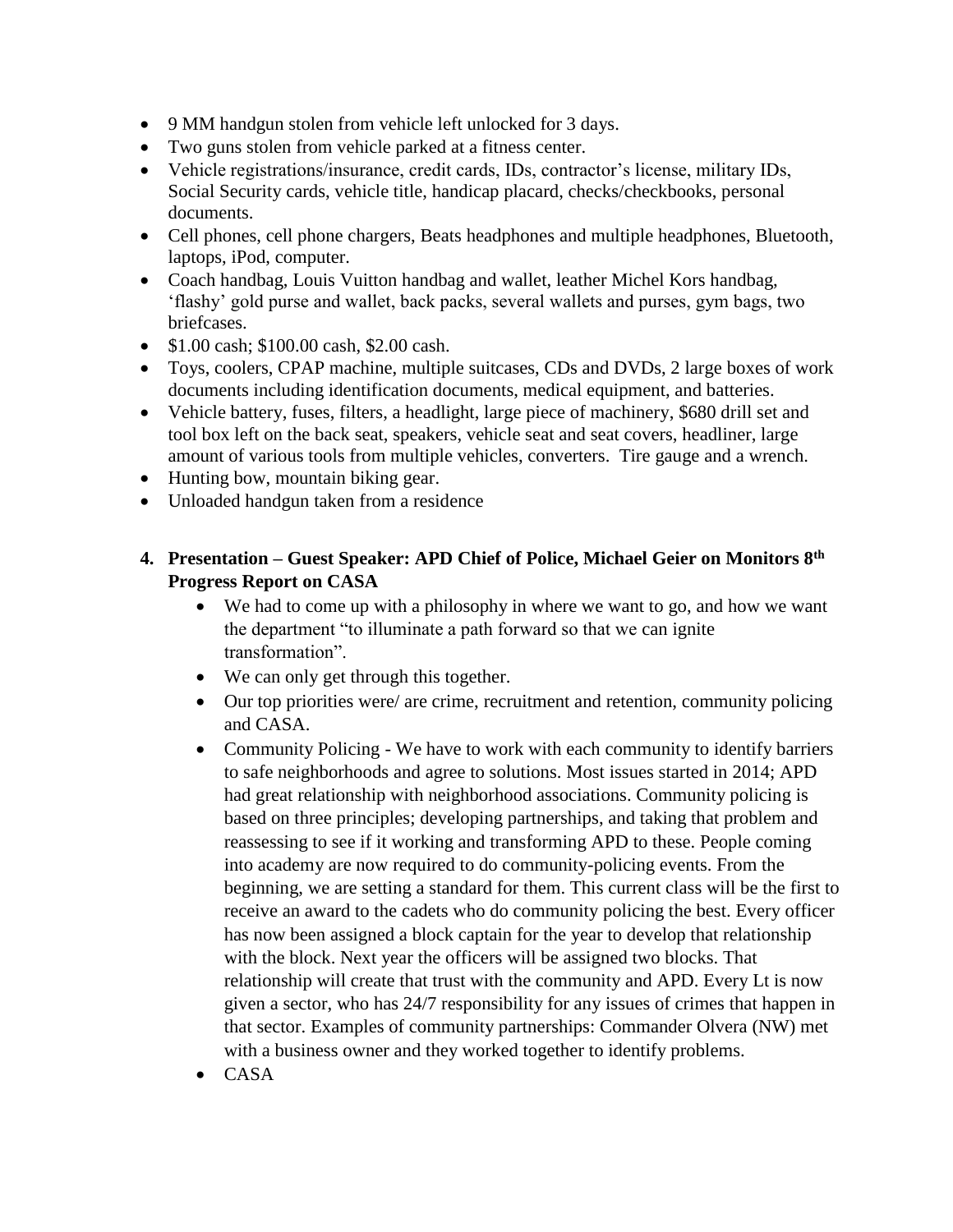- The monitors come down here recently and they gave an IMR and we are currently on the eight report.
- We created a new bureau, which is the Compliance Bureau; they review all the aspects in the paragraphs.
- Our outcomes he highlighted was; we brought someone from the outside to help with training, her experience has help immensely.
- We identified that there was a backlog of use of forces that had not been reviewed, we got officers to work on them and we have gotten at least 21% of it done.
- We got training on problem solving and how to handle them.
- We have not finished our use of force policy but we are getting close and we are hoping to submit something by the end of January and start training in March.
- Status of Compliance on CASA: Primary Compliance we are 99.6% in compliance, Secondary Compliance we are 75.4% compliance and on Operational Compliance we are 59.2% in compliance from this last report.
- Crime has gone down in the foothills; Commander Collins has lead a good team this year. Looking to start a new warrants team to make sure we get those people who have warrants.
- Recruitment and Retentions we got funding for more officers, new recruitment strategies, career development paths and we have started a partnership with CNM. We are looking to have 978 officers by the end of next fiscal, which will be in June 2019.
- APD 2.0: The Next Generation
	- $-21<sup>st</sup>$  Century Policing Strategies: Building trust and legitimacy, policy and oversight, social media/technology, community policing and crime reduction, training and education, and officer wellness and safety.
	- Creating a new culture: EPIC/ Ethics training, 13 outcomes training/ blue courage leadership programs, promotional testing/selections, and guardians vs warrior mentality.
	- Procedural Justice and Police Legitimacy
	- Career and leadership development

James Lewis – I want to commend on the work that Chief Geier has done. It take a lot of time to get that communication with state police, and for everyone to understand. When this administrative came in, it has made many changes these last couple of months.

Chief Geier - The transformation at APD has been hard fought. It takes exceptional leadership and it has taken time but we are finally turning the corner but we cannot be complacent. We are rebuilding the department for the long haul. The cadets are the future of APD, we want them to embody community policing, embrace ethical practices and be fully prepared to be problem solvers. We are One Albuquerque!

Q: What is your timeline on getting all the officers caught up on the training?

A: I would say for use of force training, we are looking to finish that training by early 2020.